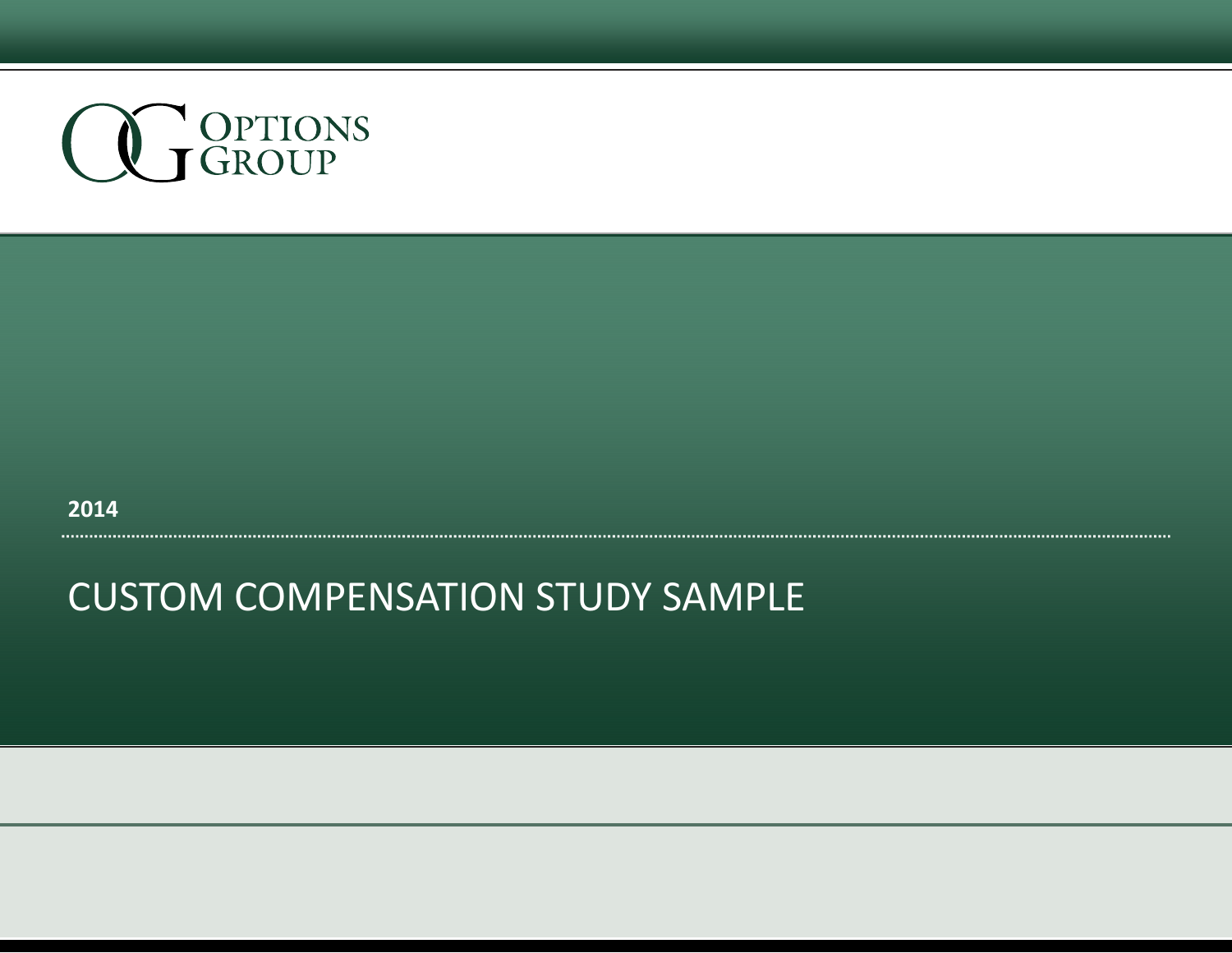#### **DISCLAIMER**

All material presented in this report, unless indicated otherwise, is under copyright to Options Group. None of the material or its content, or any copy of it, may be altered in any way, transmitted to, copied or distributed to any other party, without the prior written permission of Options Group. The materials presented in this report are provided for information purposes only. Information and opinions presented in this report have been obtained or derived from sources believed by Options Group to be reliable, but Options Group makes no representation as to their accuracy or completeness. Options Group accepts no liability for loss arising from the use of the material presented in this report, except that this exclusion of liability does not apply to the extent that such liability arises under specific statutes or regulations applicable to Options Group. This report is not to be relied upon in substitution for the exercise of independent judgment.

#### ABOUT OPTIONS GROUP

Founded in 1992, Options Group is <sup>a</sup> leading global executive search and strategic consulting firm for the financial‐ services industry. Since 2000, we have maintained a local presence on five continents and have placed thousands of midto senior-level professionals in all areas of the financial services industry at a range of institutions. With over one-hundred consultants and market intelligence analysts worldwide, Options Group has <sup>a</sup> thorough knowledge of key competencies in the financial industry and is at the cutting edge of global hiring services and compensation trends for securities, investment banking, hedge funds, asset management, private equity and information technology.

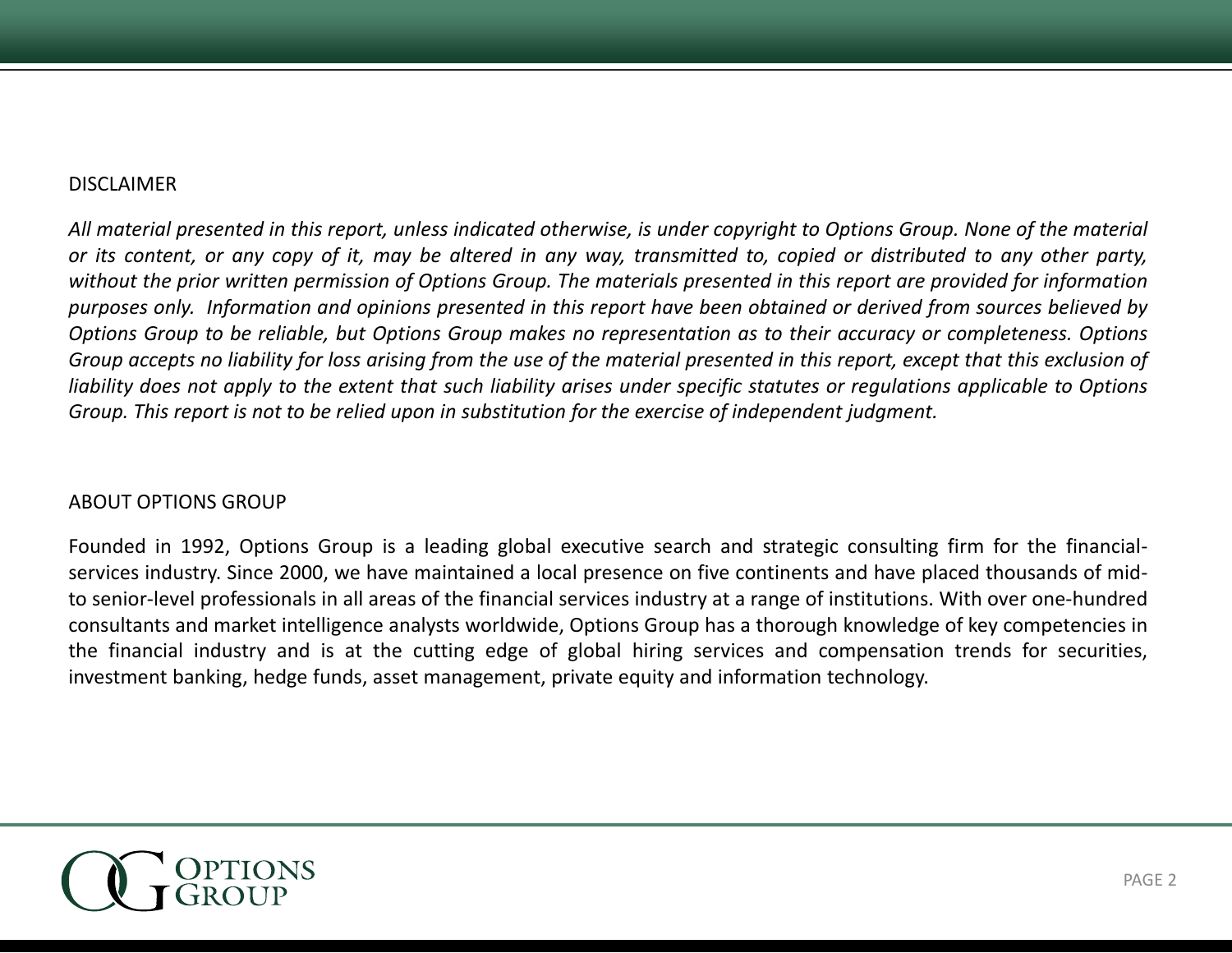## FIRMS AND ROLES IN THIS STUDY

#### **ROLES:**

- Chief Compliance Officer
- Head of Operations
- VP Business Development/Head of Distribution
- Portfolio Manager, Credit
- Credit Research Analyst

#### **REPRESENTATIVE FIRMS INCLUDED IN BENCHMARKS:**

Green Owl Capita Akuna Capital Eaton Vance Wisdom Tree Comvergex Wedbush SecuritiesBaycrest Partners Casey Securities ING Investment Management **BTIG** Natixis Securities

n Owl Capital **BMO Capital Markets** Sterne Agee Cantor Fitzgerald SunTrust Robinson Humphrey J. Goldman & Co. Gresham Investment FifthManagement Paloma PartnersSandler O'Neill Fred Alger Management Wedbush SecuritiesStifel Nicolaus

Zurich Insurance Group New York Life Raymond James **Fifth Third Bank** Key Bank

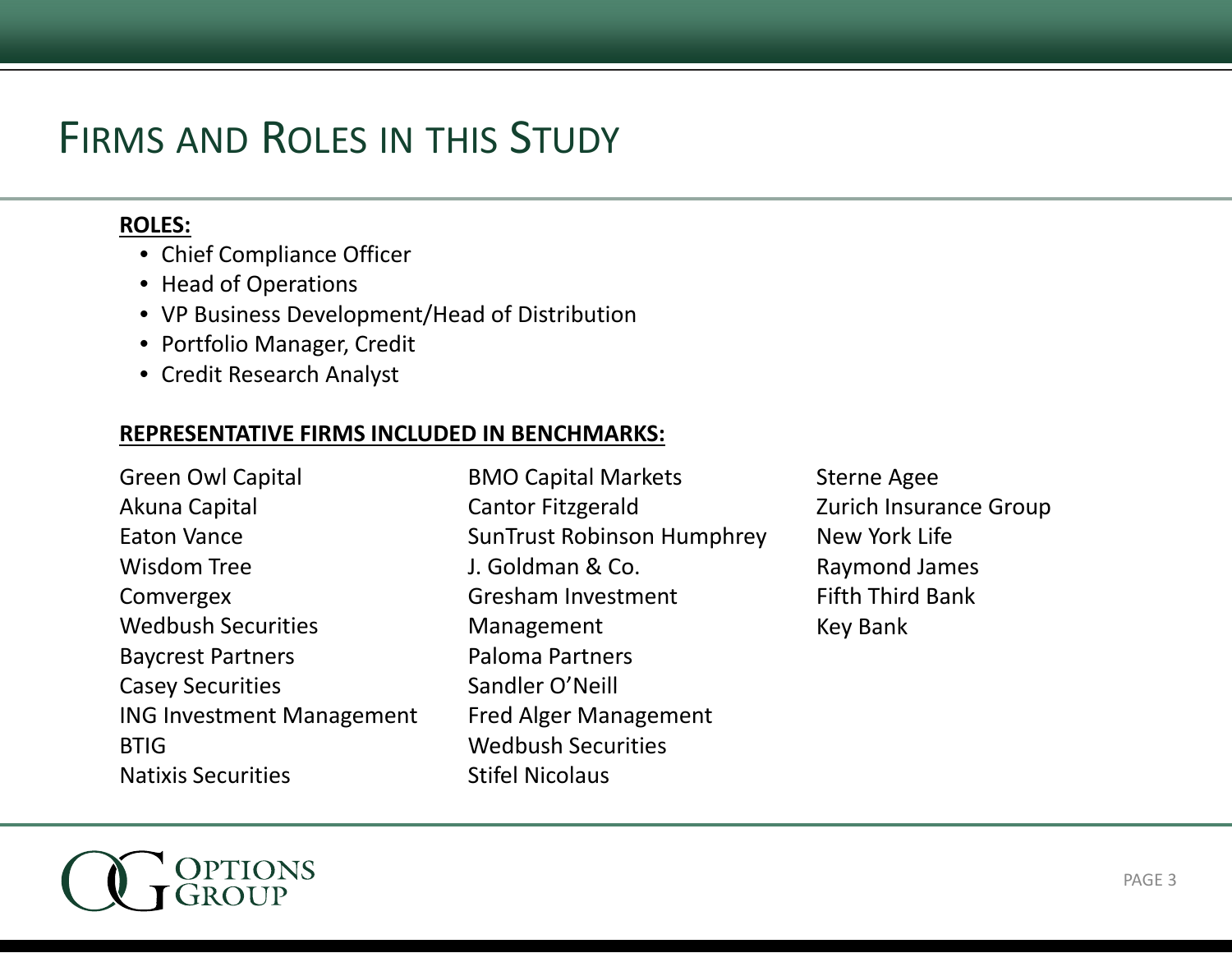#### **METHODOLOGY**

Options Group selected firms that would serve as the most appropriate benchmarks for Firm X. Based upon compensation data from these firms, we placed them in percentiles (i.e. 33% of chief compliance officers received <sup>a</sup> base salary between \$150K and \$200K). We then selected the appropriate compensation levels and adjusted them for factors unique to Firm X.

Firm X has had <sup>a</sup> presence in New York for 20 years and is part of <sup>a</sup> large stable asset management and advisory firm. Companies with low attrition rates and <sup>a</sup> proven commitment to <sup>a</sup> region will typically pay 15% to 20% less than competitors, as employees accept this in exchange for job stability and less volatile compensation. Firm X in New York has less than 50 employees. While staff may take on more responsibilities beyond their stated role, for mid‐level and junior level professionals, this may be an advantage to learn other aspects of the business that they would otherwise not be exposed to in <sup>a</sup> large organization. However, this also lends to the issue of upward mobility. If there is limited opportunities for promotions, compensation may need to be higher than suggested ranges to retain certain staff.

An additional note on compensation levels for portfolio manager and research analysts, some professionals included in the overall benchmarks on slide 6 include those at multi-manager funds. The higher levels of compensation (which Options Group did not suggest for Firm X) reflect investment teams that manage ~\$1B in AUM but also contribute investment ideas to other funds within the firm.

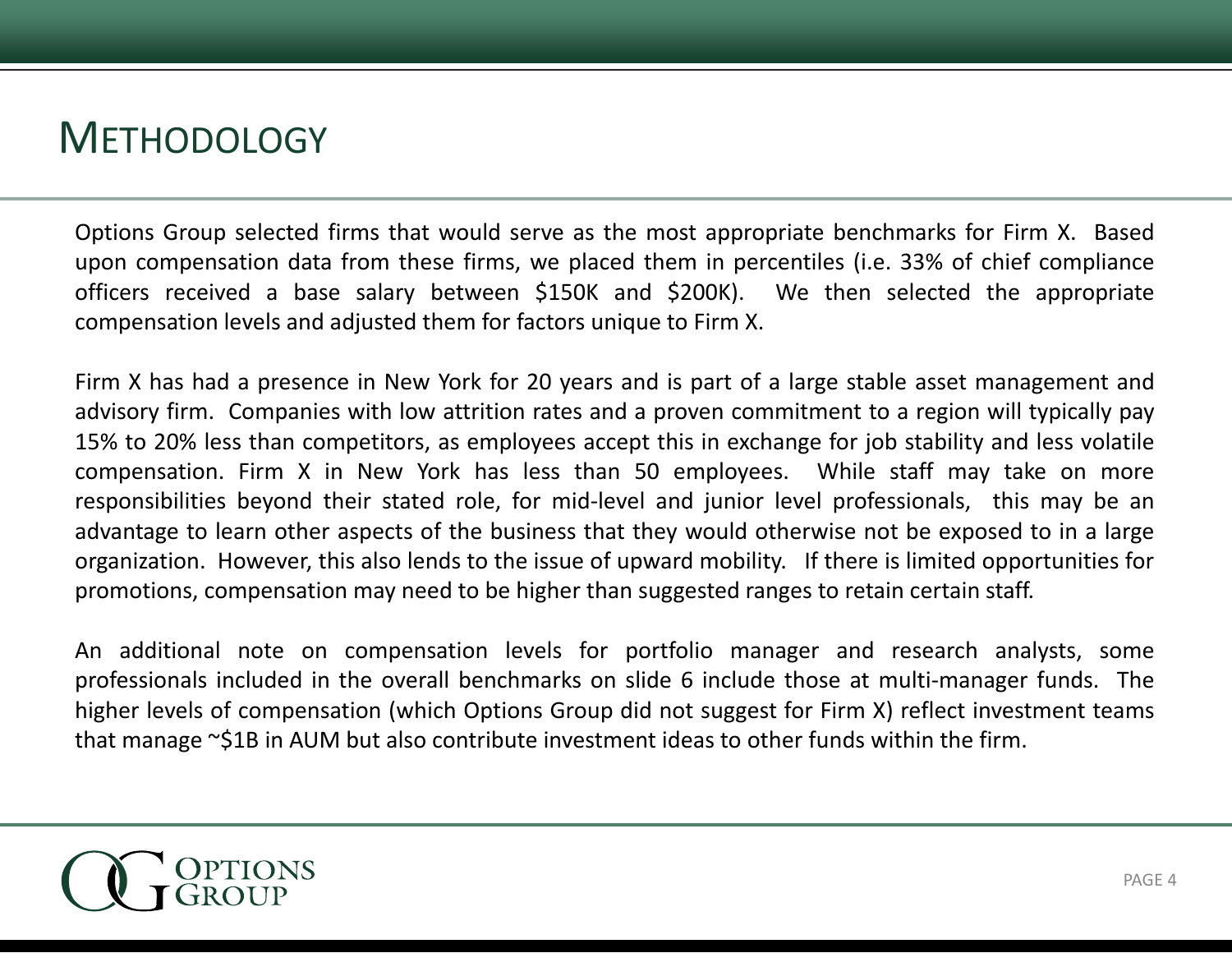#### SUMMARY – PERCENTILE OF BASE SALARIES IN SAMPLE SIZE

|                                                       | <b>Sample Size=</b>     | 14         | 19                       | 15              | 18        | 15              |
|-------------------------------------------------------|-------------------------|------------|--------------------------|-----------------|-----------|-----------------|
| Start-up firms, stand-alone<br>funds with AUM <\$100M | <b>Base Salary 2013</b> | <b>CCO</b> | <b>Head of Ops</b>       | <b>Bus. Dev</b> | <b>PM</b> | <b>Research</b> |
|                                                       | \$50K to \$75K          |            |                          |                 |           |                 |
|                                                       | \$75K to \$100K         |            |                          |                 |           |                 |
| <b>Target range for Firm X and</b><br>similar firms   | \$100K to \$150K        |            | 21%                      |                 | 17%       | 33%             |
|                                                       | \$150K to \$200K        | 33%        | 42%                      | 40%             | 17%       | 47%             |
| Global investment firms,<br>funds with AUM >\$10B     | \$200K to \$300K        | 56%        | 37%                      | 60%             | 50%       | 20%             |
|                                                       | \$300K to \$400K        | 11%        | $\overline{\phantom{0}}$ |                 | 17%       |                 |
|                                                       | \$400K to \$500K        |            |                          |                 |           |                 |

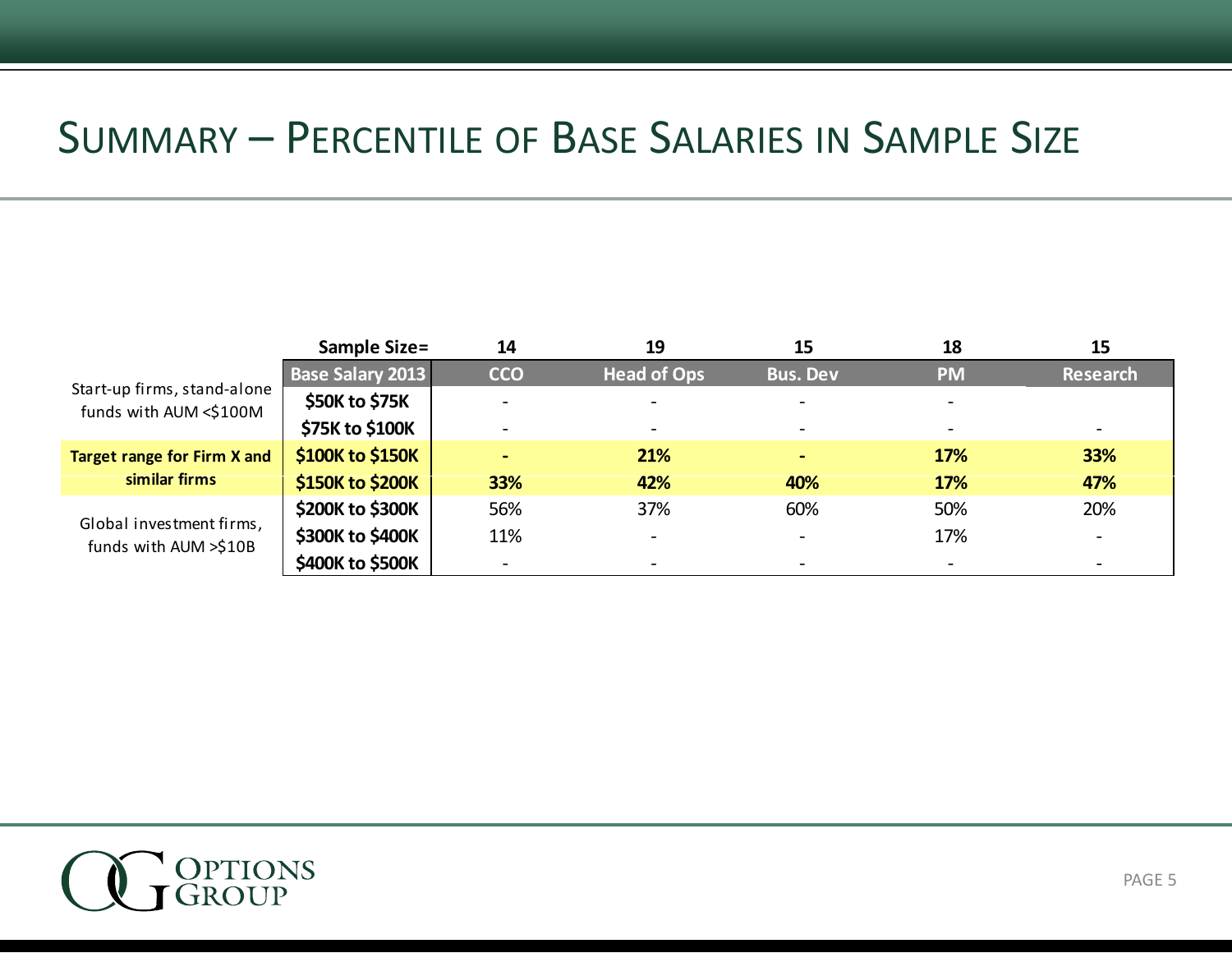## SUMMARY – PERCENTILE OF TOTAL COMPENSATION IN SAMPLE SIZE

|                                                     | <b>Sample Size=</b>            | 14                       | 19                           | 15                       | 18        | 15       |
|-----------------------------------------------------|--------------------------------|--------------------------|------------------------------|--------------------------|-----------|----------|
|                                                     | <b>Total Compensation 2013</b> | <b>CCO</b>               | <b>Head of Ops</b>           | <b>Bus. Dev</b>          | <b>PM</b> | Research |
| Start-up firms, stand-alone                         | \$100K to \$150K               | $\overline{\phantom{0}}$ | $\overline{\phantom{a}}$     | $\overline{\phantom{0}}$ |           |          |
| funds with AUM <\$100M                              | \$150K to \$200K               |                          | 5%                           | 7%                       |           | 13%      |
|                                                     | \$200K to \$300K               | 22%                      | 32%                          | 13%                      | 17%       | 20%      |
| <b>Target range for Firm X and</b><br>similar firms | \$300K to \$400K               | 33%                      | 47%                          | 7%                       | 11%       | 27%      |
|                                                     | \$400K to \$500K               | 33%                      | 16%                          | 20%                      | 17%       | 33%      |
|                                                     | \$500K to \$750K               | 11%                      | $\overline{\phantom{a}}$     | 33%                      | 22%       | 7%       |
| Global investment firms,<br>funds with AUM >\$10B   | \$750K to \$1M                 | -                        |                              | 20%                      | 6%        |          |
|                                                     | \$1.1M to \$2M                 | -                        | $\qquad \qquad \blacksquare$ | $\overline{\phantom{0}}$ | 28%       |          |
|                                                     | \$2.1M to \$3M                 |                          |                              |                          |           |          |

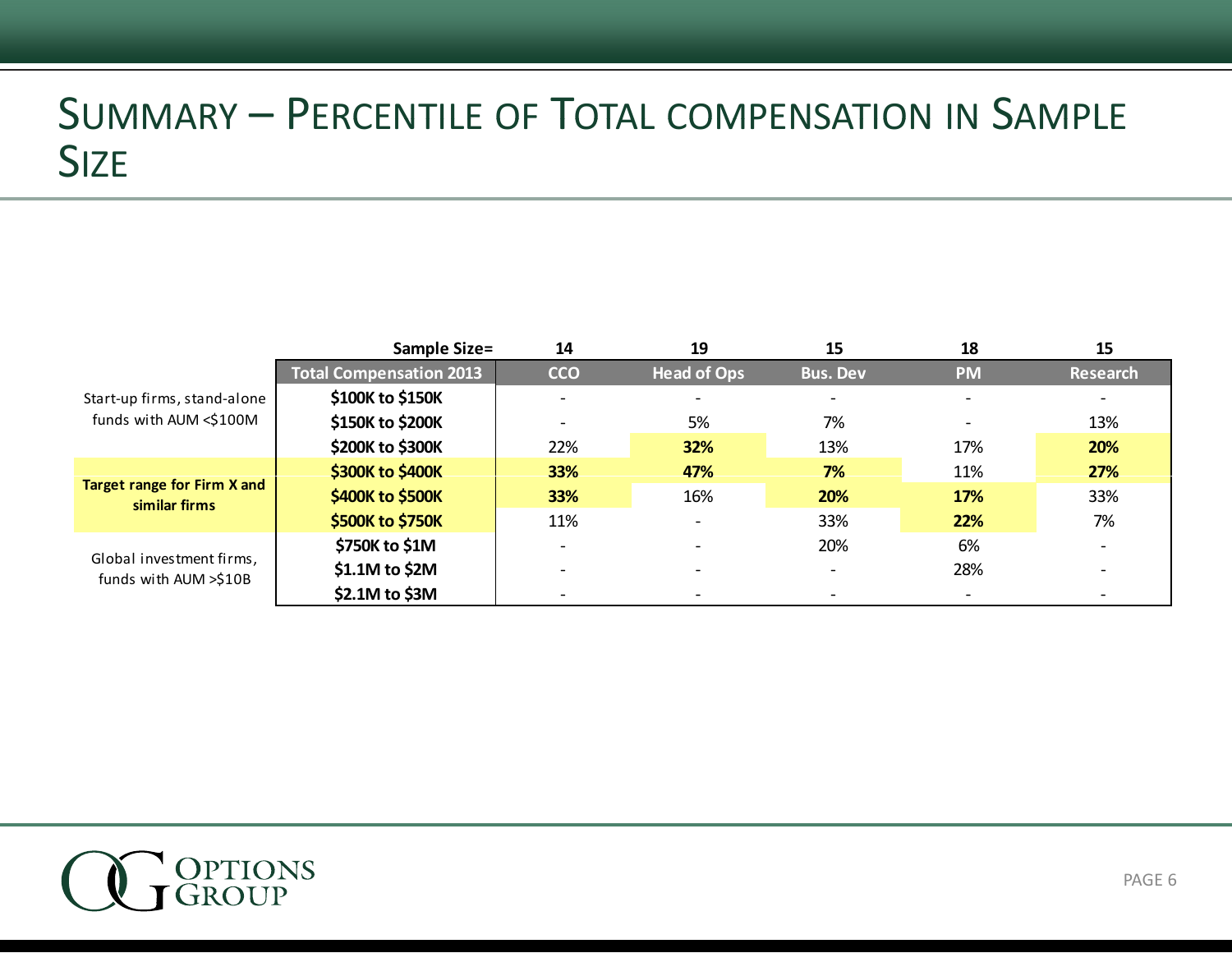#### SUMMARY – FIRM X VS. OPTIONS GROUP BENCHMARKS

| <b>BASE SALARY 2013</b>   |                  |                    |                             |  |
|---------------------------|------------------|--------------------|-----------------------------|--|
|                           | <b>CCO</b>       | <b>Head of Ops</b> | <b>Business Development</b> |  |
| Firm X                    | <b>S225K</b>     | \$165K             | \$150K                      |  |
| <b>OG Suggested Range</b> | \$200K to \$300K | \$150K to \$200K   | \$150K to \$200K            |  |
| <b>Result</b>             | <b>On Target</b> | <b>On Target</b>   | <b>On Target</b>            |  |

|                    | <b>PM</b>        | Research MBA !   | <b>Research non-MBA</b> |
|--------------------|------------------|------------------|-------------------------|
| Firm X             | \$225K           | S140K            | S115K                   |
| OG Suggested Range | \$200K to \$300K | \$125K to \$150K | \$100K to \$125K        |
| <b>Result</b>      | <b>On Target</b> | <b>On Target</b> | On Target               |

| <b>TOTAL COMPENSATION 2013</b> |                                                                 |                     |                         |  |  |
|--------------------------------|-----------------------------------------------------------------|---------------------|-------------------------|--|--|
|                                | <b>Head of Ops</b><br><b>Business Development</b><br><b>CCO</b> |                     |                         |  |  |
| Firm X                         | \$325K                                                          | \$235K              | \$240K                  |  |  |
| <b>OG Suggested Range</b>      | \$300K to \$400K                                                | \$250K to \$300K    | \$300K to \$400K        |  |  |
| <b>Result</b>                  | <b>Acceptable</b><br><b>On Target</b>                           |                     | <b>Acceptable</b>       |  |  |
|                                | <b>PM</b>                                                       | <b>Research MBA</b> | <b>Research non-MBA</b> |  |  |
| Firm X                         | \$500K                                                          | \$205K              | \$170K                  |  |  |
| <b>OG Suggested Range</b>      | \$550K to \$600K                                                | \$250K to \$350K    | \$250K to \$350K        |  |  |
| <b>Result</b>                  | <b>Acceptable</b>                                               | <b>Below Target</b> | <b>Below Target</b>     |  |  |

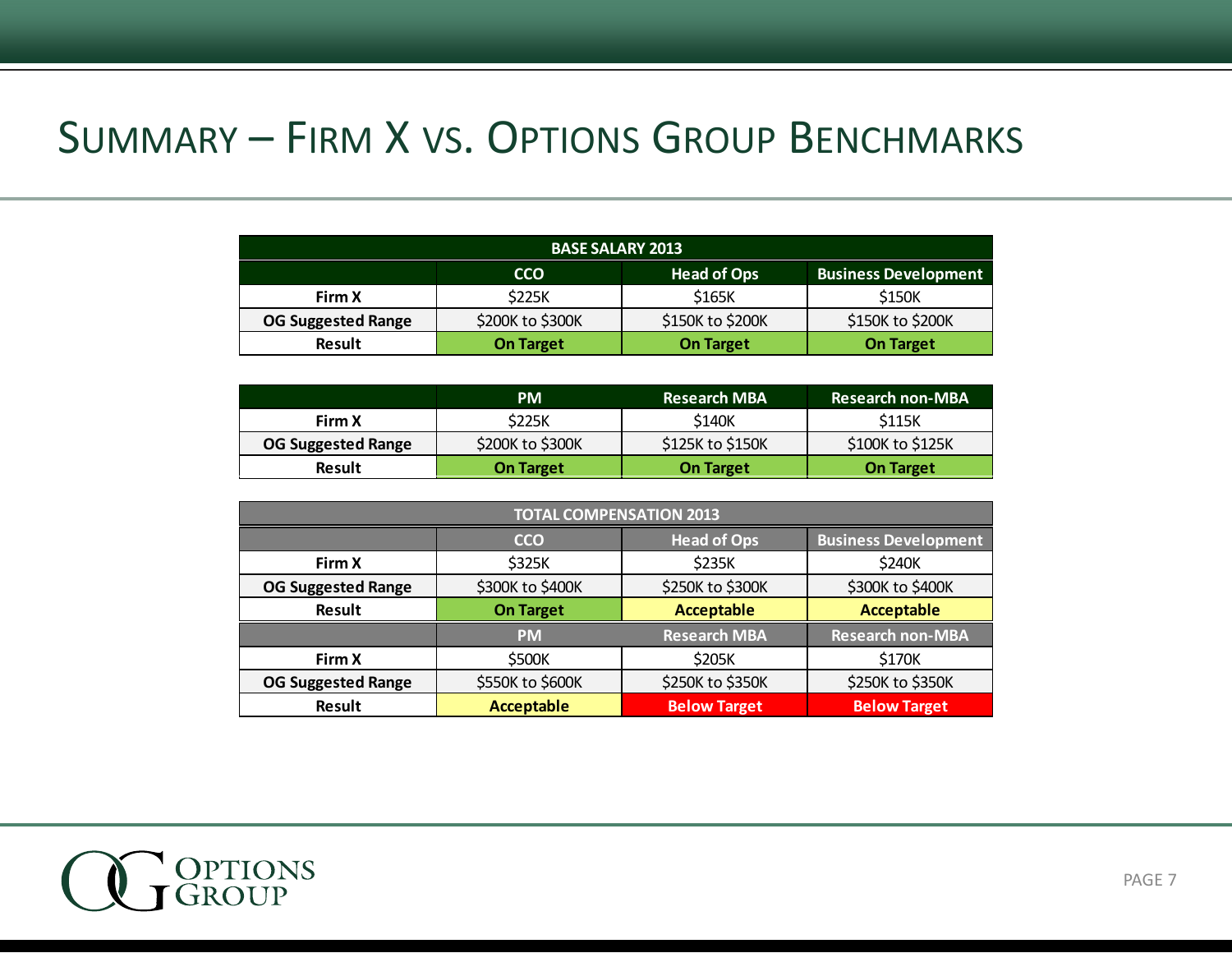#### CREDIT PORTFOLIO MANAGER

Portfolio manager for high yield credit with ~\$1B AUM at long-only buy-side institutions (asset management firms, insurance companies, asset management divisions within <sup>a</sup> broker‐dealer).

- 67% of PMs manage 1 to 10 research analysts, although this was not significant factor in compensation.
- • PMs investing in only investment grade comprise the bottom 20%. The top 20% invest across the spectrum from investment grade to distressed, but also contribute their top ideas to other funds in the same firm.
- •28% of PMs receive <sup>a</sup> formulaic bonus versus 50% whose bonus is discretionary.
- •PMs that earn over \$1M manage compensation  $\sim$ \$1B, but are typically employed at multi-manager firms and contribute ideas to other funds within the firm.
- $\checkmark$  $\checkmark$  Base salary within range. Credit PM bonuses at asset management firms are typically 100% to 250% of base salary, based upon performance and net new **assets.**
- 9 **Demand for long‐only credit PMs without cross‐asset (macro) experience limited limited, therefore may not merit any "retention retention" premium premium.**

| <b>BASE SALARY 2013</b>                       |                  |  |
|-----------------------------------------------|------------------|--|
| <b>Portfolio Manager</b>                      |                  |  |
| \$225K<br>Firm X                              |                  |  |
| \$200K to \$300K<br><b>OG Suggested Range</b> |                  |  |
| <b>Result</b>                                 | <b>On Target</b> |  |

| <b>TOTAL COMPENSATION 2013</b>                |                   |  |
|-----------------------------------------------|-------------------|--|
| <b>Portfolio Manager</b>                      |                   |  |
| \$500K<br>Firm X                              |                   |  |
| \$550K to \$600K<br><b>OG Suggested Range</b> |                   |  |
| <b>Result</b>                                 | <b>Acceptable</b> |  |

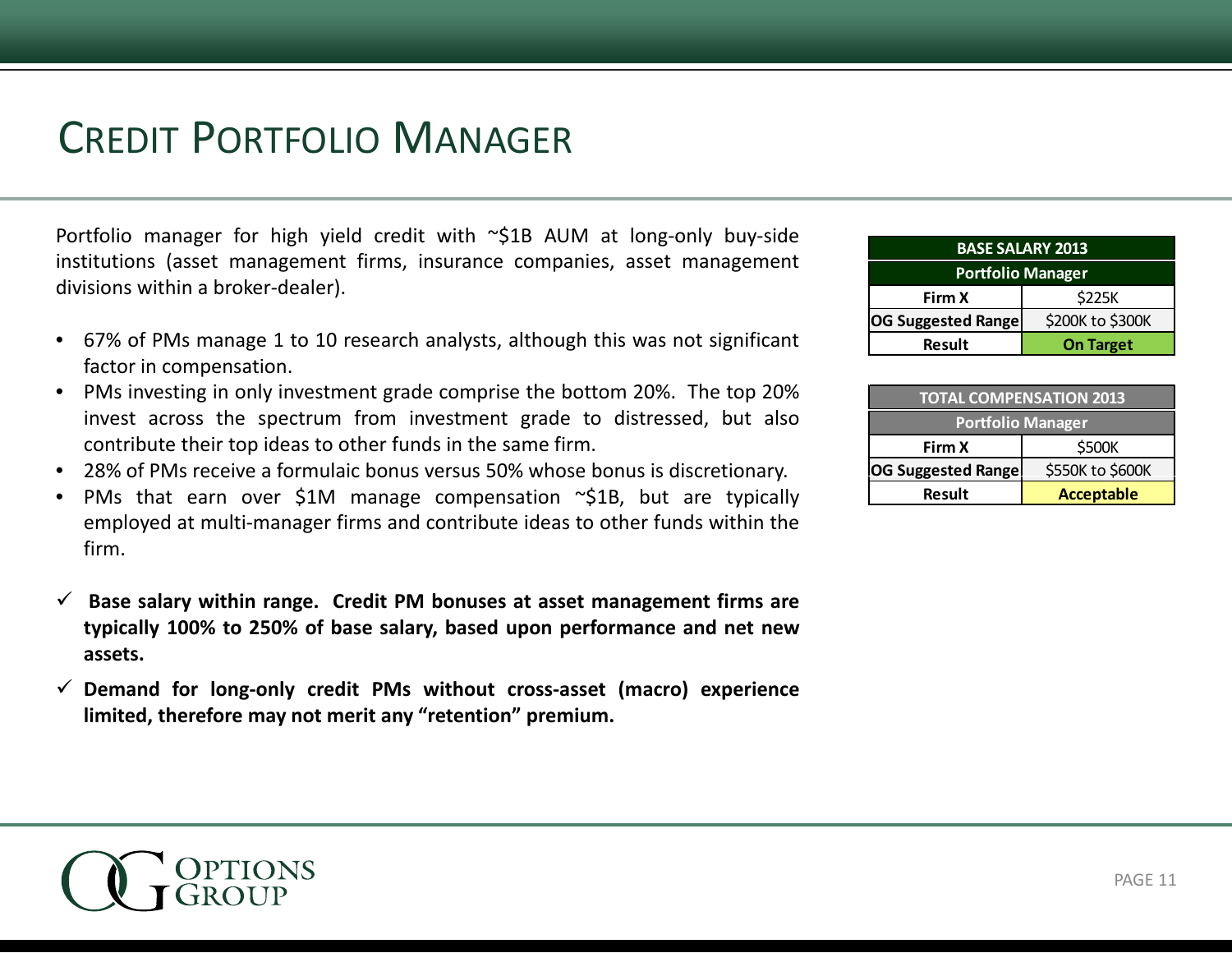## CREDIT RESEARCH ANALYST

Credit research analysts with 6 to 8 years experience at small and mid-sized asset management firms:

- $\bullet$  Analysts with more than 5 years experience have no discernible difference in base salary or compensation for research analysts with only bachelor's degree , with CFA or with MBA from top American university.
- • However, only 20% have only <sup>a</sup> bachelor's degree and 7% have both <sup>a</sup> CFA and <sup>a</sup> MBA.
- $\bullet$  The largest factor in compensation is if they are in <sup>a</sup> managerial role ‐ the highest paid research analysts are managing between 1 to 10 other research analysts.
- Analysts that earn over \$500K are typically junior PMs or employed at multi‐manager firms and contribute ideas to other funds within the firm.
- $\checkmark$  Base salaries are within range. Firm X is currently pays around 40% bonus as a **percentage of base salary Credit analyst bonuses at asset management firms are salary.** typically 50% to 100% of base salary, based upon performance and net new assets.
- 9 **Demand for long‐only credit analysts without cross‐asset (macro) experience** limited, however, they have more options than PMs. Moderate risk for poaching by **other asset management firms, hedge funds or insurance companies.**
- $\checkmark$  Suggest raising base salaries for non-MBA analyst to \$125K and MBA analyst to **\$150K and raise bonus to at least 50% of base salary.**

| <b>BASE SALARY 2013</b>                       |                  |  |
|-----------------------------------------------|------------------|--|
| <b>Research MBA</b>                           |                  |  |
| \$140K<br>Firm X                              |                  |  |
| \$125K to \$150K<br><b>OG Suggested Range</b> |                  |  |
| <b>Result</b>                                 | <b>On Target</b> |  |

| <b>TOTAL COMPENSATION 2013</b>                |  |  |
|-----------------------------------------------|--|--|
| <b>Research MBA</b>                           |  |  |
| \$205K<br>Firm X                              |  |  |
| \$250K to \$350K<br><b>OG Suggested Range</b> |  |  |
| <b>Result</b><br><b>Below Target</b>          |  |  |

| <b>BASE SALARY 2013</b>   |                  |  |
|---------------------------|------------------|--|
| <b>Research non-MBA</b>   |                  |  |
| Firm X                    | \$115K           |  |
| <b>OG Suggested Range</b> | \$100K to \$125K |  |
| Result                    | <b>On Target</b> |  |

| <b>TOTAL COMPENSATION 2013</b>                |                     |  |
|-----------------------------------------------|---------------------|--|
| <b>Research non-MBA</b>                       |                     |  |
| \$170K<br>Firm X                              |                     |  |
| \$250K to \$350K<br><b>OG Suggested Range</b> |                     |  |
| <b>Result</b>                                 | <b>Below Target</b> |  |

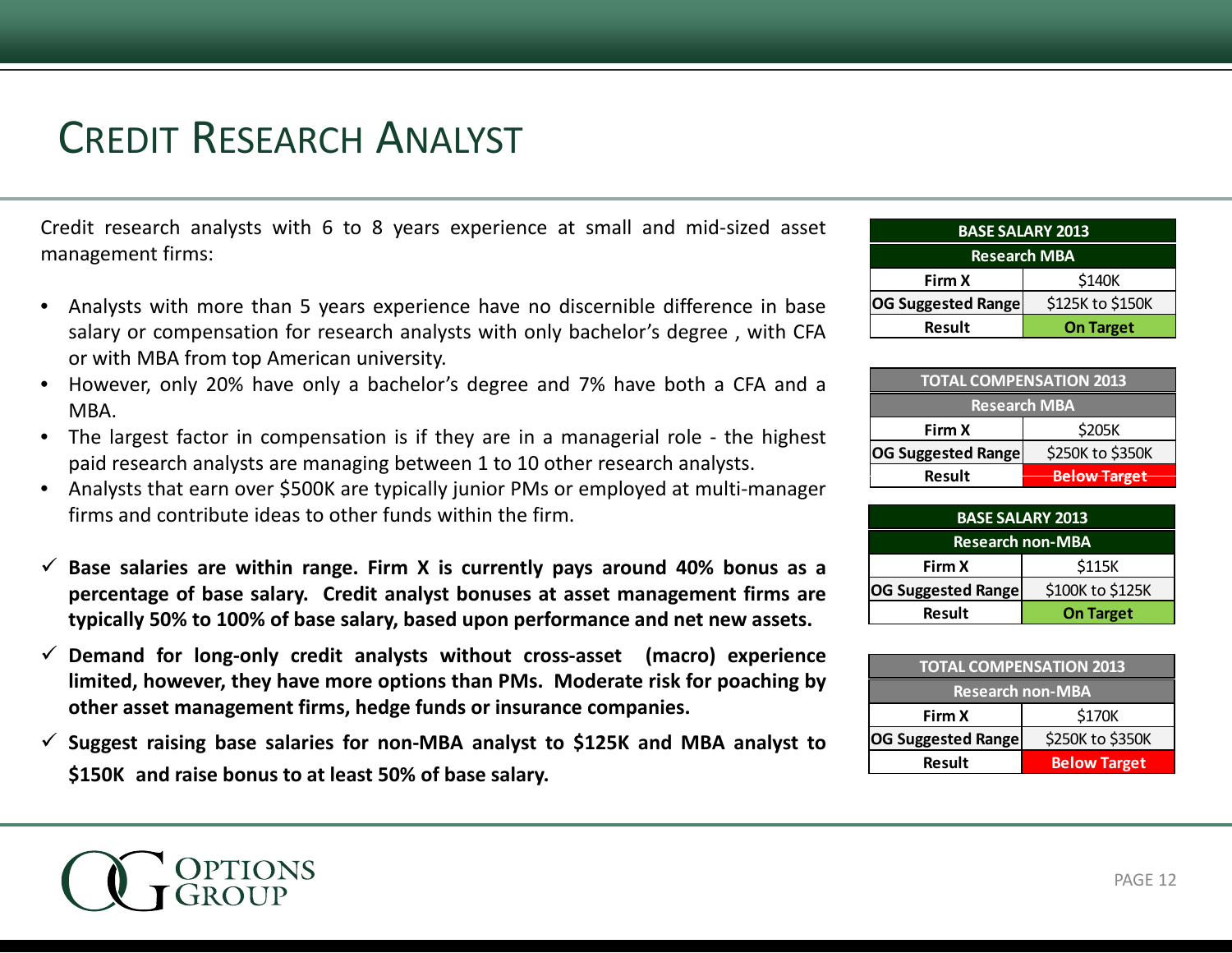# COMPENSATION CONSULTANT

#### **Jessica Lee**Director

Jessica joined the Options Group Market Intelligence Unit in 2010. Her primary responsibilities are to analyze global compensation and hiring trends and oversee the firm's publicity. She joined Options Group following over a decade of experience as a buy-side and sell-side equity analyst.

She was most recently an equity analyst for CNBC's Mad Money. Jessica began her career at Donaldson, Lufkin, & Jenrette and served a variety of equity research roles at Lehman Brothers and Bank of America Securities. She was <sup>a</sup> registered FINRA representative and successfully passed Series 7, 63, 86, 87 & 95 exams. Jessica holds Bachelor degrees in Physics and Philosophy from Rutgers College in New Brunswick, NJ.